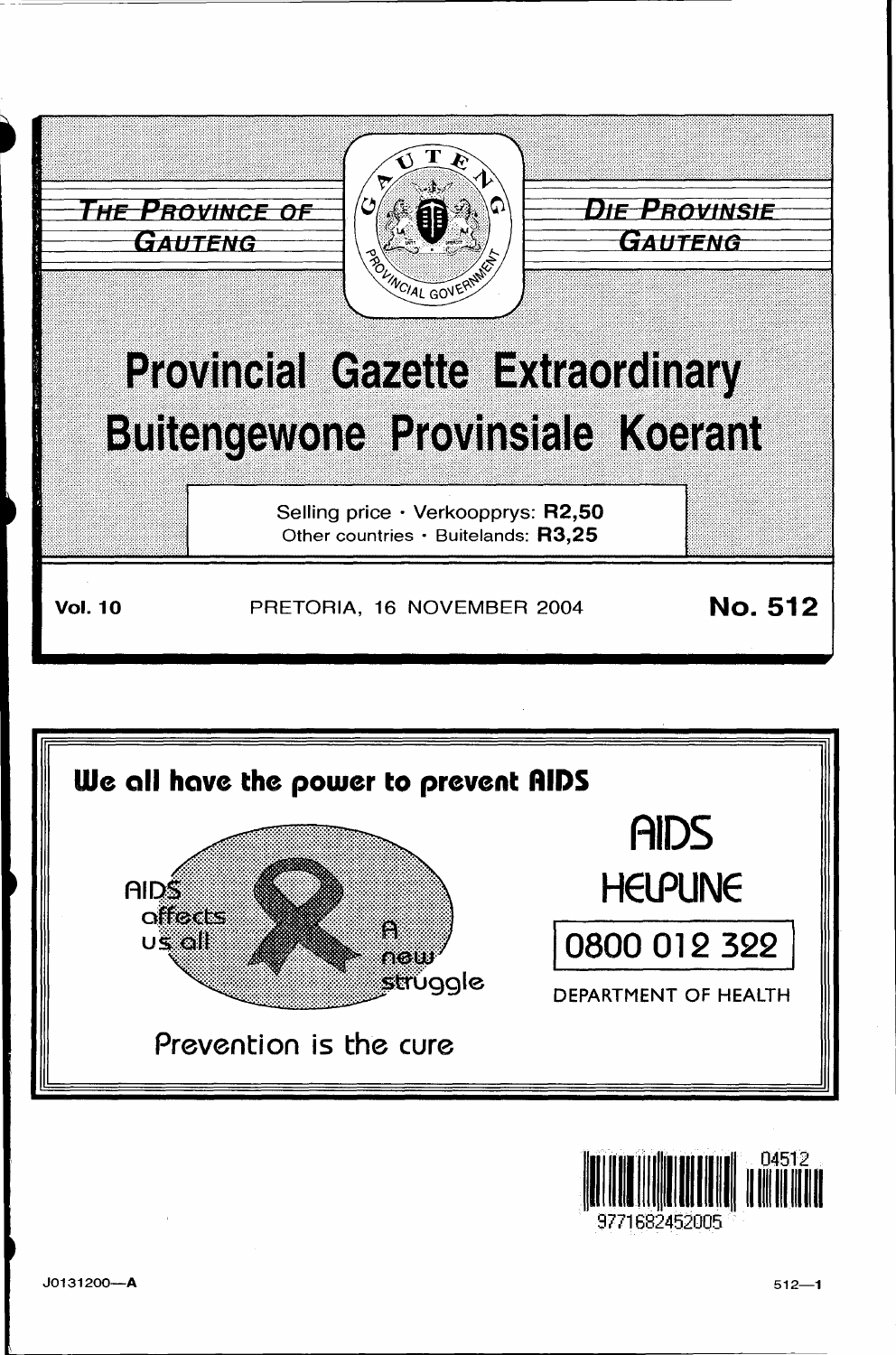$\sim$ 

No.

# **CONTENTS •INHOUD**

Page Gazette No. No.

 $\bar{\beta}$ 

# **LOCAL AUTHORITY NOTICES**

 $\bar{\gamma}$ 

 $\bar{z}$ 

| 2481 Town-planning and Townships Ordinance (15/1986): City of Johannesburg Metropolitan Municipality: Declaration as |     |
|----------------------------------------------------------------------------------------------------------------------|-----|
|                                                                                                                      | 512 |
|                                                                                                                      | 512 |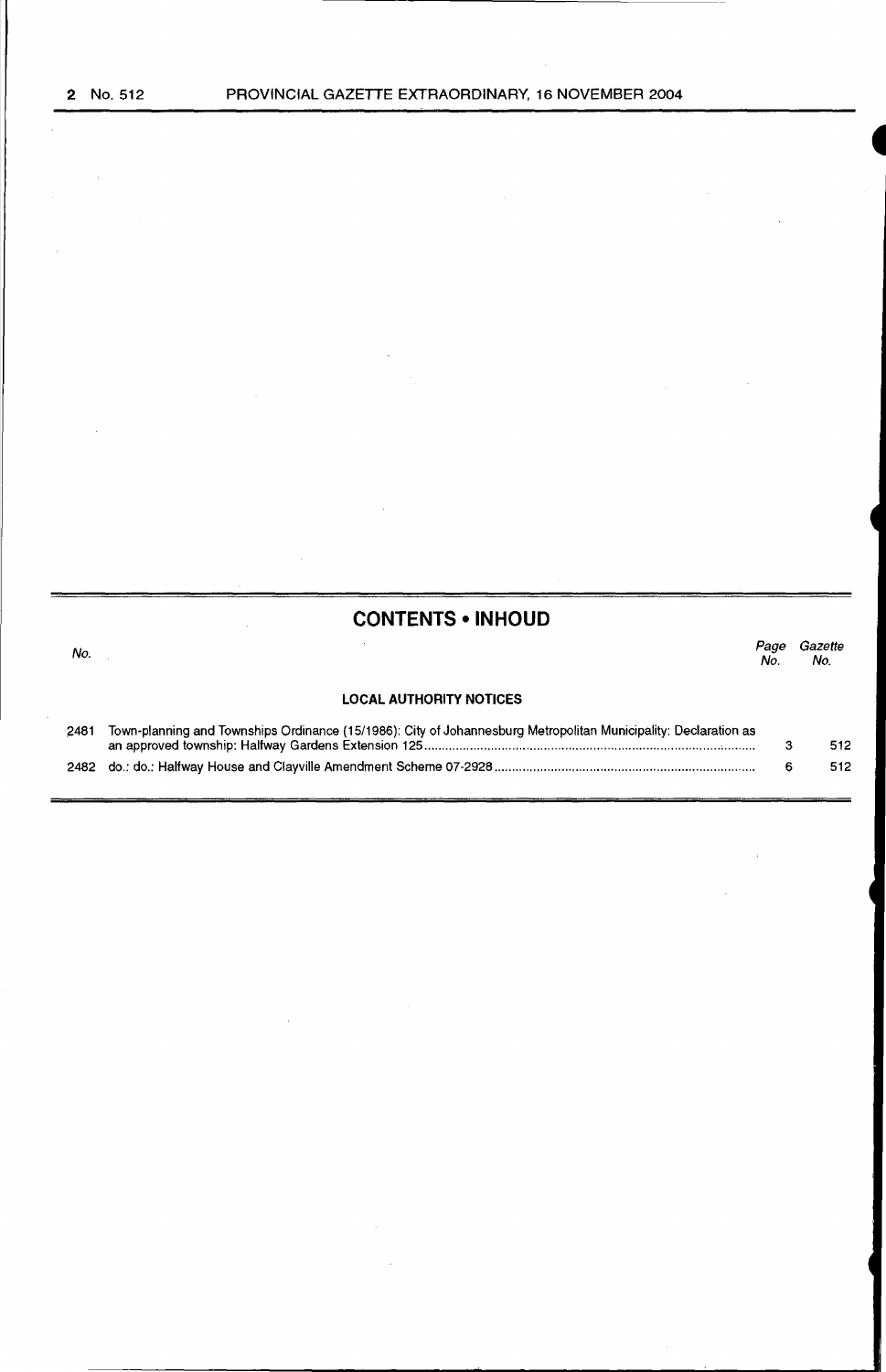# LOCAL AUTHORITY NOTICES

# LOCAL AUTHORITY NOTICE 2481

#### CITY OF JOHANNESBURG METROPOLITAN MUNICIPALITY

#### DECLARATION AS APPROVED TOWNSHIP

In terms of the Section 103 of the Town-Planning and Townships Ordinance, 1986 (Ordinance 15 of 1986), the City of Johannesburg Metropolitan Municipality hereby declares Halfway Gardens Extension 125 to be an approved township, subject to the conditions set out in the Schedule hereto: **SCHEDULE** 

CONDITIONS UNDER WHICH THE APPLICATION MADE BY MIDRAND SILVERSTREAM DEVELOPMENT (PROPRIETARY) LIMITED (HEREINAFTER REFERRED TO AS "THE APPLICANT") UNDER THE PROVISIONS OF CHAPTER 3 (PART C) OF THE TOWN-PLANNING AND TOWNSHIPS ORDINANCE, 1986, (ORDINANCE 15 OF 1986), FOR PERMISSION TO ESTABLISH A TOWNSHIP ON PORTION 573 (A PORTION OF PORTION 525) OF THE FARM WATERVAL 5 REGISTRATION DIVISION I.R., HAS BEEN GRANTED

# 1. CONDITIONS OF ESTABLISHMENT

## (a) Name

The name of the township shall be Halfway Gardens Extension 125.

## (b) Design

The township shall consist of erven and streets as indicated on General Plan SG. No. 6549/2003.

#### (c) Provision and Installation of Engineering Services

The township owner shall provide engineering services in the township, subject to the approval of the Council and City Power.

#### (d) Obligations in respect of services and limitations in respect of the alienation of erven

The township owner shall, in terms of a prior agreement with the Council, fulfill obligations with regard to the provision of water, sanitation (and if applicable), electricity and the installation of reticulations of such purposes. In terms of the Town Planning and Township's Ordinance, 15 of 1986, a contribution towards the provision of engineering services shall be payable. No erven may be alienated or transferred in the name of a purchaser prior to the Council having confirmed that sufficient guarantees/cash contributions have been furnished in respect of the provision of services by the township owner to the Council.

# (e) Removal or replacement of municipal services

If, by reason of the establishment of the township, it should become necessary to remove or replace any existing municipal services, the cost thereof shall be borne by the township owner.

# (f) Disposal of existing conditions of title

All erven shall be made subject to existing conditions and servitudes, if any, including the following servitude which affects Erf 413 in the township: "A perpetual servitude for municipal and sewer purposes, 2m wide, whereof line xy represents the centre line on Diagram S.G. 6547/2003" and the following servitude which affects Erf 413 and Morris Close in the township: "A perpetual servitude for municipal purposes, 2m wide, parallel with the entire northern boundary indicated by line AB on Diagram 6547/2003 in favour of the Council as will more fully appear from the said Notarial Deed".

# 2. CONDITIONS OF TITLE

The erven mentioned hereunder shall be subject to the conditions as imposed by the City of Johannesburg in terms of the provisions of the Town-Planning and Townships Ordinance, 1986.

#### (1) All erven

(a) All erven shall be subject to a servitude, 2m wide, in favour of the local authority, for sewerage and other municipal purposes, along any two boundaries, other than a street boundary and in the case of a panhandle erf, an additional servitude for municipal purposes, 2m wide, across the access portion of the erf, if and when required by the local authority: Provided that the local authority may dispense with any such servitude;

No. 512 3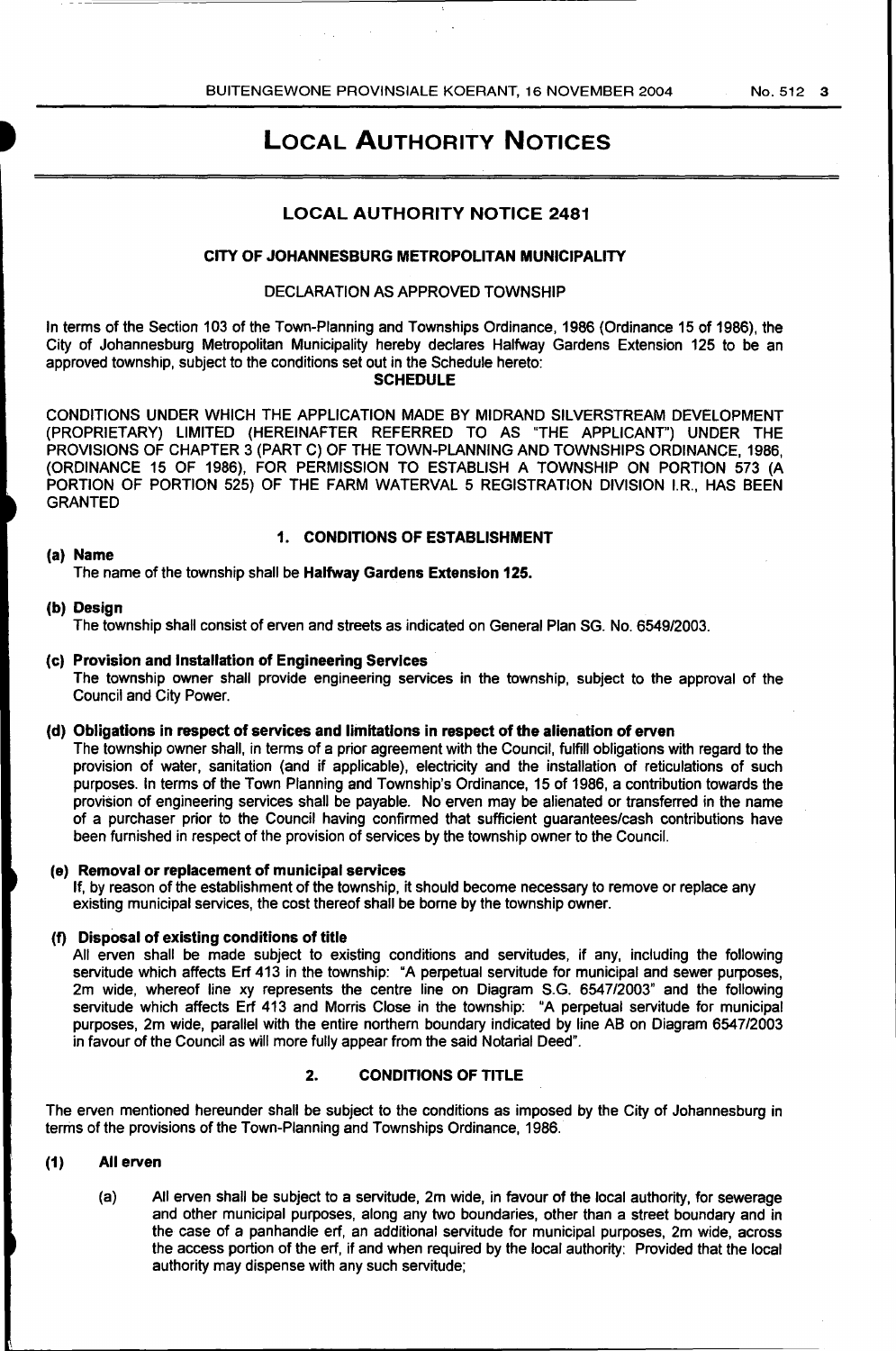# **4** No. 512

PROVINCIAL GAZETTE EXTRAORDINARY, 16 NOVEMBER 2004

- (b) no building or other structure shall be erected within the aforesaid servitude area and no large rooted trees shall be planted within the area of such servitude or within 2m thereof; and
- (c) the local authority shall be entitled to deposit temporarily on the land adjoining the aforesaid servitude such material as may be excavated during the course of the construction, maintenance or removal of such sewerage mains and other work as it, in its discretion may deem necessary and shall further be entitled to reasonable access to the said land for the aforesaid purpose subject to any damage being done during the process of the construction, maintenance or removal of such sewerage mains and other works being made good by the local authority.

#### **P.MOLOI**

**Executive Director: Development Planning, Transportation and Environment City of Johannesburg Metropolitan Municipality** 

# **PLAASLIKE BESTUURSKENNISGEWING 2481**

# **STAD VAN JOHANNESBURG METROPOLITAANSE MUNISIPALITEIT**

## VERKLARING TOT GOEDGEKEURDE DORP

lngevolge artikel 103 van die Ordonnansie op Dorpsbeplanning en Dorpe, 1986 (Ordonnansie 15 van 1986), verklaar die Stad van Johannesburg Metropolitaanse Munisipaliteit hierby die dorp Halfway Gardens Uitbreiding 125 tot 'n goedgekeurde dorp, onderworpe aan die voorwaardes van die bygaande bylaag:

# **BYLAAG**

VOORWAARDES WAAROP DIE AANSOEK GEDOEN DEUR MIDRAND SILVERSTREAM DEVELOPMENT (EIENDOMS) BEPERK (HIERONDER VERWYS IN "DIE AANSOEKER") INGEVOLGE DIE BEPALINGS VAN ARTIKEL 3 (GEDEELTE C) OP DIE DORPSBEPLANNING EN DORPE, 1986, OM TOESTEMMING OM 'N DORP TE STIG OP GEDEELTE 573 (GEDEELTE VAN GEDEELTE 525) VAN DIE PLAAS WATERVAL 5 REGISTRASIE AFDELING I.R. GOEDGEKEUR IS.

#### **1. STIGTINGSVOORWAARDES**

#### **(a) Naam**  Die naam van die dorp is **Halfway Gardens Uitbreiding 125.**

# **(b) Ontwerp**  Die dorp bestaan uit erwe en strate soos aangedui op Algemene Plan L.G. Nr. 6549/2003.

#### **(c) Voorsiening en installerlng van dienste**

Die dorpseienaar moet die nodige reelings met die plaaslike bestuur tref vir die voorsiening en installering van water- en sanitêre dienste asook die konstuksie van strate en stormwaterdreinering in die dorp, tot bevrediging van die plaaslike bestuur.

#### **(d) Verpligting rakende dienste en beperkings rakende die vervreemding van die erwe**

Die dorpseienaar sal, in terme van 'n vooraf gereëlde ooreenkoms met die Raad, sy verpligtinge rakende tot die voorsiening van water, rioolering (indien van toepassing), elektrisiteit en die installasie van netwerke vir sulke doeleindes, nakom. In terme van die Dorpsbeplanning en Dorpe Ordonnansie, 15 van 1986, sal 'n bydra tot die voorsiening van enginieursdienste en begiftiging ten opsigte van parkegrond betaalbaar wees. Geen erwe mag vervreem of oorgedra word in die naam van 'n koper voordat die Raad bevestiging het dat daar genoegsame waarborge/kontant bydraes gelewer is vir die voorsiening van dienste vanaf die dorps eienaar aan die Raad.

# **(e) Vewydering of vervanging van munisipale dlenste**

lndien, omrede die stigting van die dorp, dit nodig geag sou word om enige bestaande munisipale dienste te verwyder of te vervang, sal die koste daarvan deur die dorpseienaar gedra word.

#### **(g) Opheffing van bestaande titelvoorwaardes**

Aile erwe moet onderworpe gemaak word aan bestaande titelvoorwaardes en serwitute, indien enige, insluitend die volgende serwituut wat Erf 413 in die dorp affekteer: "'n Ewigdurended serwituut vir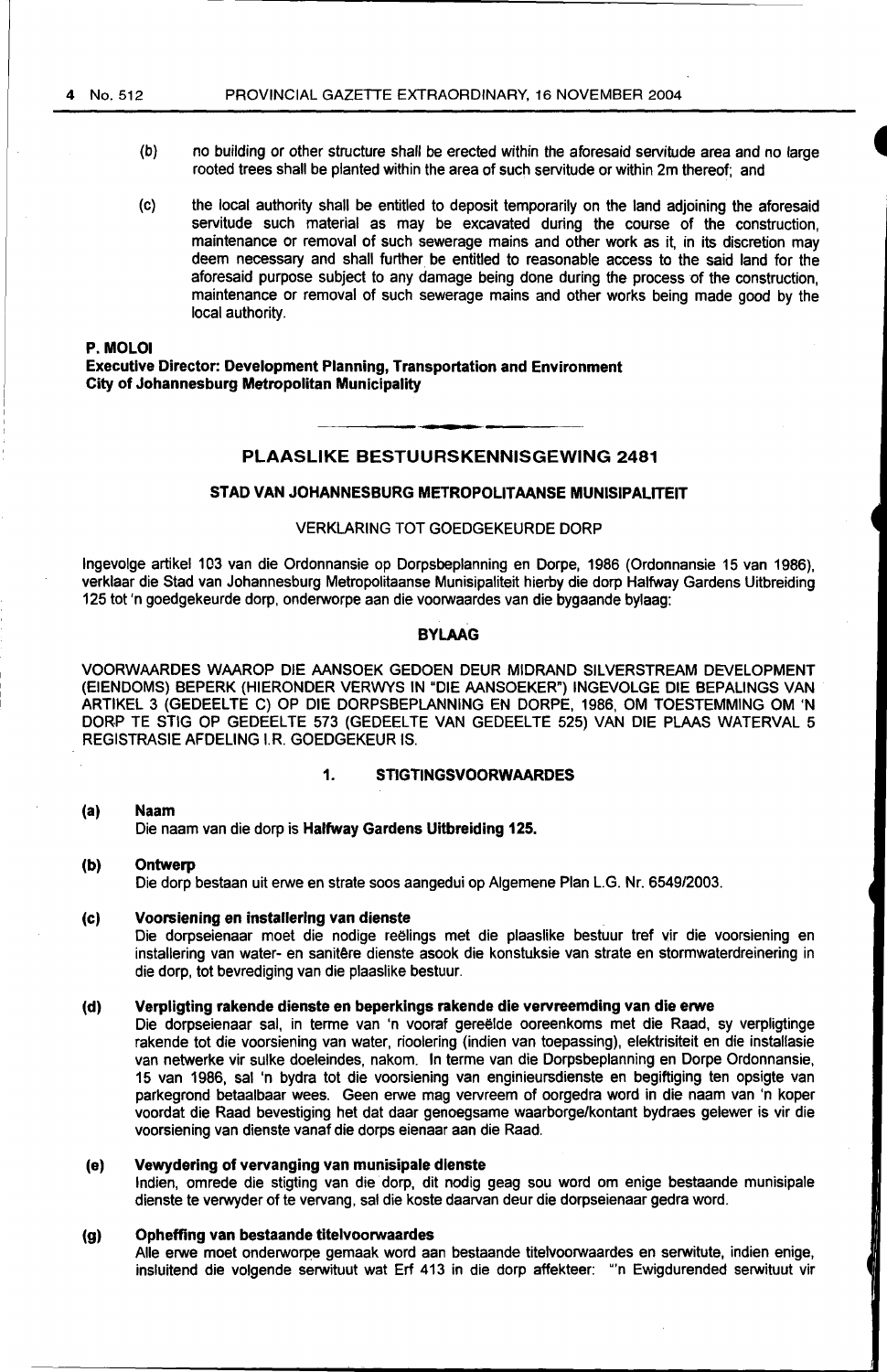'·

 $\mathbf{\hat{y}}$ 

munisipale en riool doeleindes, 2m wyd, waarvan lyn xy op Diagram S.G. 6547/2003 die middellyn verteenwoordig" en die volgende serwituut wat Erf 413 en Morris Close in die dorp affekteer: '"n Ewigdurende serwituut vir munisipale doeleindes, 2m wyd, parrallel aan die total noord westelike grens, aangeduid eur lyn AB op Diagram 6547/2003, ten guste van die Raad soos volledig uiteengesit in die voorgenoemde Notariele Akte".

# **2. TITELVOORWAARDES**

Die erwe hieronder genoem is aan die volgende voorwaardes soos aangedui en opgelê deur die Stad van Johannseburg Metropolitaanse Munisipaliteit ingevolge die bepalings van die Ordonnansie van Dorpsbeplanning en Dorpe, 1986, onderworpe:

### ( **1) Aile erwe**

- (a) Aile erwe is onderworpe aan 'n serwituut, 2m breed, vir riool- en ander munisipale doeleindes, ten gunste van die plaaslike bestuur. langs enige twee grense, uitgesonderd 'n straatgrens en, in die geval van 'n pypsteelerf, 'n addisionele serwituut vir munisipale doeleindes, 2m breed oor die toegangsgedeelte van die erf, indien en wanneer verlang deur die plaaslike bestuur: Met dien verstande dat die plaaslike bestuur van enige serwituut mag afsien.
- (b) Geen geboue of ander struktuur mag binne die voomoemde serwituutgebied opgerig word nie en geen grootwortelbome mag binne die gebied van sodanige serwituut of binne 'n afstand van 2m daarvan geplant word nie.
- (c) Die plaaslike bestuur is geregtig om enige materiaal wat deur hom uitgegrawe word tydens die aanleg, onderhoud of verwydering van sodanige rioolhoofpypleidings en ander werke wat hy volgens goeddunke noodsaaklik ag, tydelik te plaas op die grond wat aan die voornoemde serwituut grens en voorts is die plaaslike bestuur geregtig tot redelike toegang tot genoemde grond tot die voornoemde doel, onderworpe daaraan dat die plaaslike bestuur enige skade vergoed wat gedurende die aanleg, onderhoud of verwydering van sodanige rioolhoofpypleidings en ander werke veroorsaak word.

#### **P.MOLOI**

**Uitvoerende Direkteur: Ontwikkelings Beplanning, Vervoer en Omgewing Stad van Johannesburg Metropolitaanse Munisipaliteit**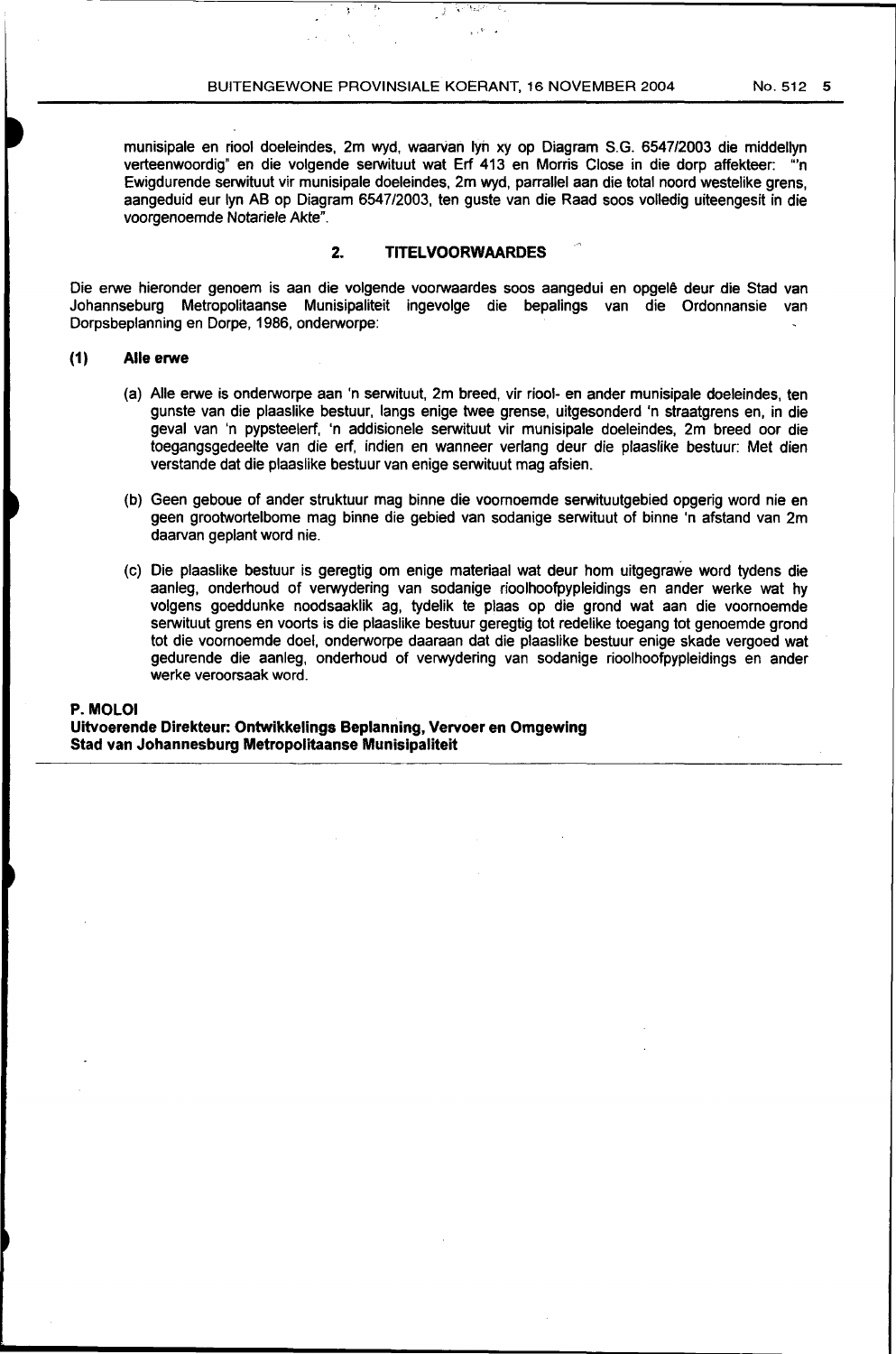# LOCAL AUTHORITY NOTICE 2482

# HALFWAY HOUSE AND CLAYVILLE AMENDMENT SCHEME 07-2928

The City of Johannesburg Metropolitan Municipality hereby in terms of the provisions of sections 125 of the Town-Planning and Townships Ordinance, 1986, declares that it has approved an amendment scheme, being an amendment of Halfway House and Clayville Town-Planning Scheme, 1976, comprising the same land as included in the township of Halfway Gardens Extension 125.

Map 3 and the scheme clauses of the amendment scheme are filed with the Executive Director of the City of Johannesburg Metropolitan Municipality, and are open to inspection during normal office hours.

This amendment is known as Halfway House and Clayville Amendment Scheme 07-2928.

# P.MOLOI

Executive Director: Development Planning, Transportation and Environment City of Johannesburg Metropolitan Municipality

# PLAASLIKE BESTUURSKENNISGEWING 2482

### HALFWAY HOUSE EN CLAYVILLE WYSIGINGSKEMA 07-2928

Die Stad van Johannesburg Metropolitaanse Munisipaliteit verklaar hierby ingevolge die bepalings van artikel 125 van die Ordonnansie op Dorpsbeplanning en Dorpe, 1986, dat 'n wysigingskema synde 'n wysiging van Halfway House en Clayville Dorpsbeplanningskema, 1976, wat uit dieselfde grond as die dorp Halfway Gardens Uitbreiding 125 bestaan, goedgekeur is.

Kaart 3 en die skemaklousules van die wysigingskema word deur die Uitvoerende Direkteur van die Stad van Johannesburg Metropolitaanse Munisipaliteit, in bewaring gehou en is beskikbaar vir inspeksie gedurende gewone kantoorure.

Hierdie wysiging staan bekend as die Halfway House en Clayville Wysigingskema 07-2928.

#### P.MOLOI

Uitvoerende Direkteur: Ontwikkelings Beplanning, Vervoer en Omgewing Stad van Johannesburg Metropolitaanse Munisipaliteit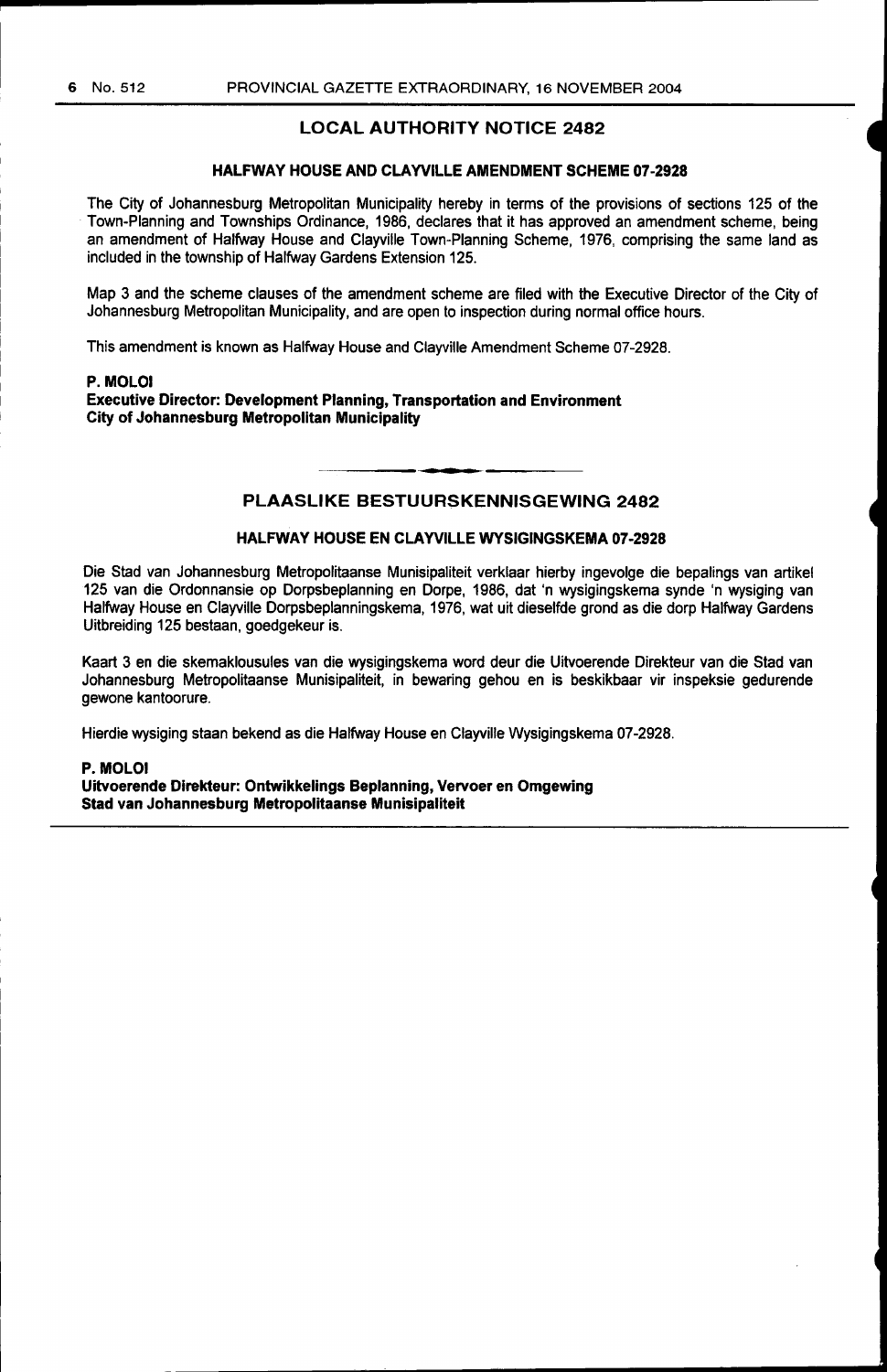-----------------.

# ATTENTION Please take note that the Publications Division of the Government Printing Works will be closed on the 22<sup>nd</sup> and 23rd November 2004 for stocktaking purposes Thank you